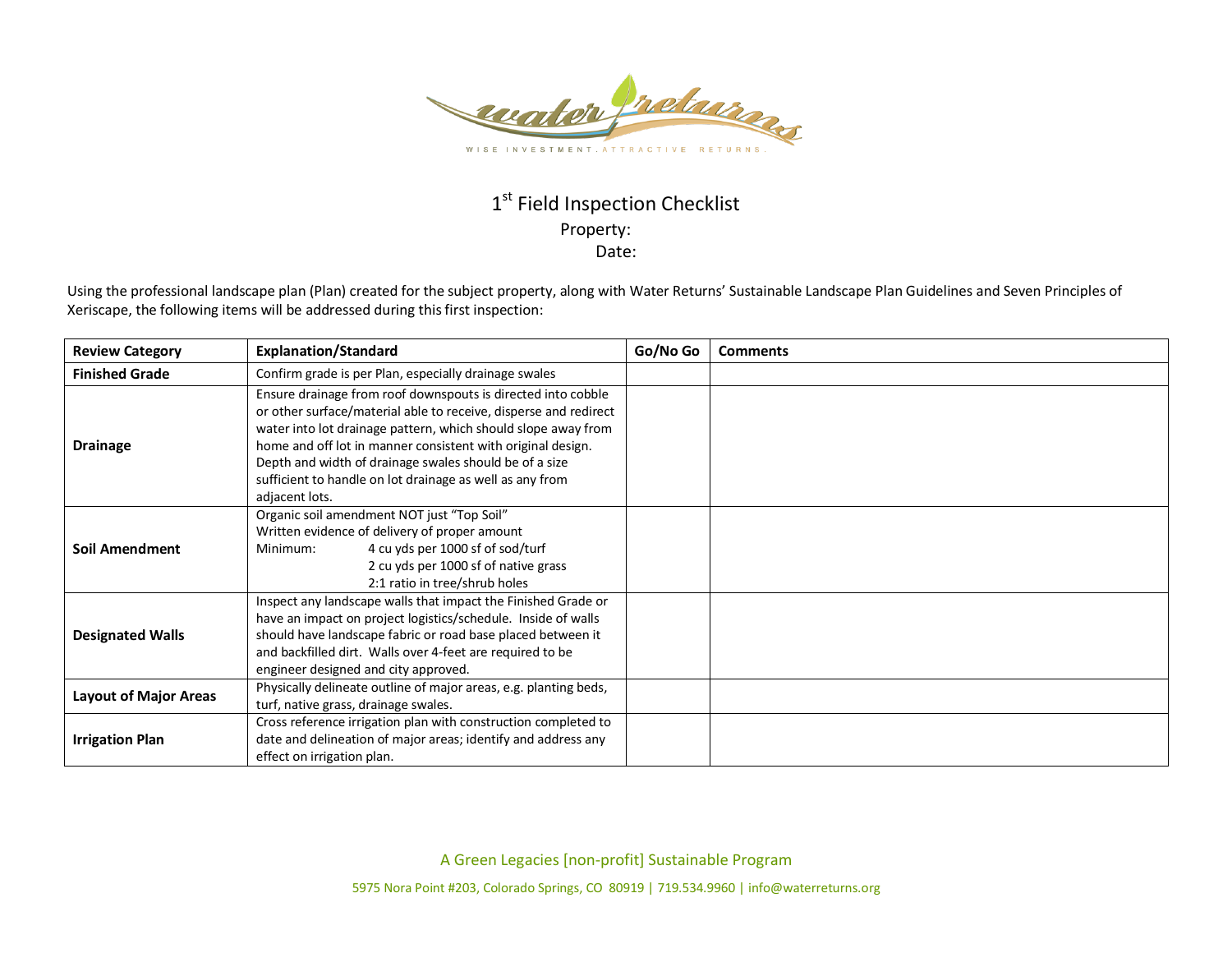

## 2<sup>nd</sup> Field Inspection Checklist Property: Date:

Using the professional landscape plan (Plan) created for the subject property, along with Water Returns' Sustainable Landscape Plan Guidelines and Seven Principles of Xeriscape, the following items will be addressed during this second inspection:

| <b>Review Category</b>       | <b>Explanation/Standard</b>                                                                                                                                                                                                                                                                                                                                                                                            | Go/No Go | <b>Comments/Notes</b> |
|------------------------------|------------------------------------------------------------------------------------------------------------------------------------------------------------------------------------------------------------------------------------------------------------------------------------------------------------------------------------------------------------------------------------------------------------------------|----------|-----------------------|
| <b>Plant Condition</b>       | Proper size and type per Plan; indicators of health or stress                                                                                                                                                                                                                                                                                                                                                          |          |                       |
| <b>Plant Location</b>        | Physically designate location of trees and shrubs on ground in<br>accordance with Plan. Minimize/avoid placing in path of<br>spray/rotor irrigation. Take grade into account.                                                                                                                                                                                                                                          |          |                       |
| <b>Landscape Fabric</b>      | Proper fabric type and installation in rock mulch areas.                                                                                                                                                                                                                                                                                                                                                               |          |                       |
| <b>Planting Procedures</b>   | Confirm proper procedures for planting trees and shrubs:<br>Soil amendment<br>⊳<br>Scarify surface of hole<br>⋗<br>Proper height<br>Minimal pruning<br>Deep water<br>Trees – mulch ring, wrap and stake                                                                                                                                                                                                                |          |                       |
| <b>Major Area Perimeters</b> | Proper installation of various types of edging for major areas,<br>e.g. planting beds, turf, native grass, drainage swales.                                                                                                                                                                                                                                                                                            |          |                       |
| <b>Irrigation System</b>     | Open trench inspection, checking for:<br>Proper depth of lines below finished grade and height of<br>⋗<br>sprinkler heads above finished grade<br>Tight clamped joint connections<br>Uniform precipitation rate<br>Proper type and installation of backflow preventer<br>Proper system pressure at backflow preventer<br>Waterproof wire nuts in valve box<br>No leaks<br>Matching layout to correspond with landscape |          |                       |

A Green Legacies [non-profit] Sustainable Program